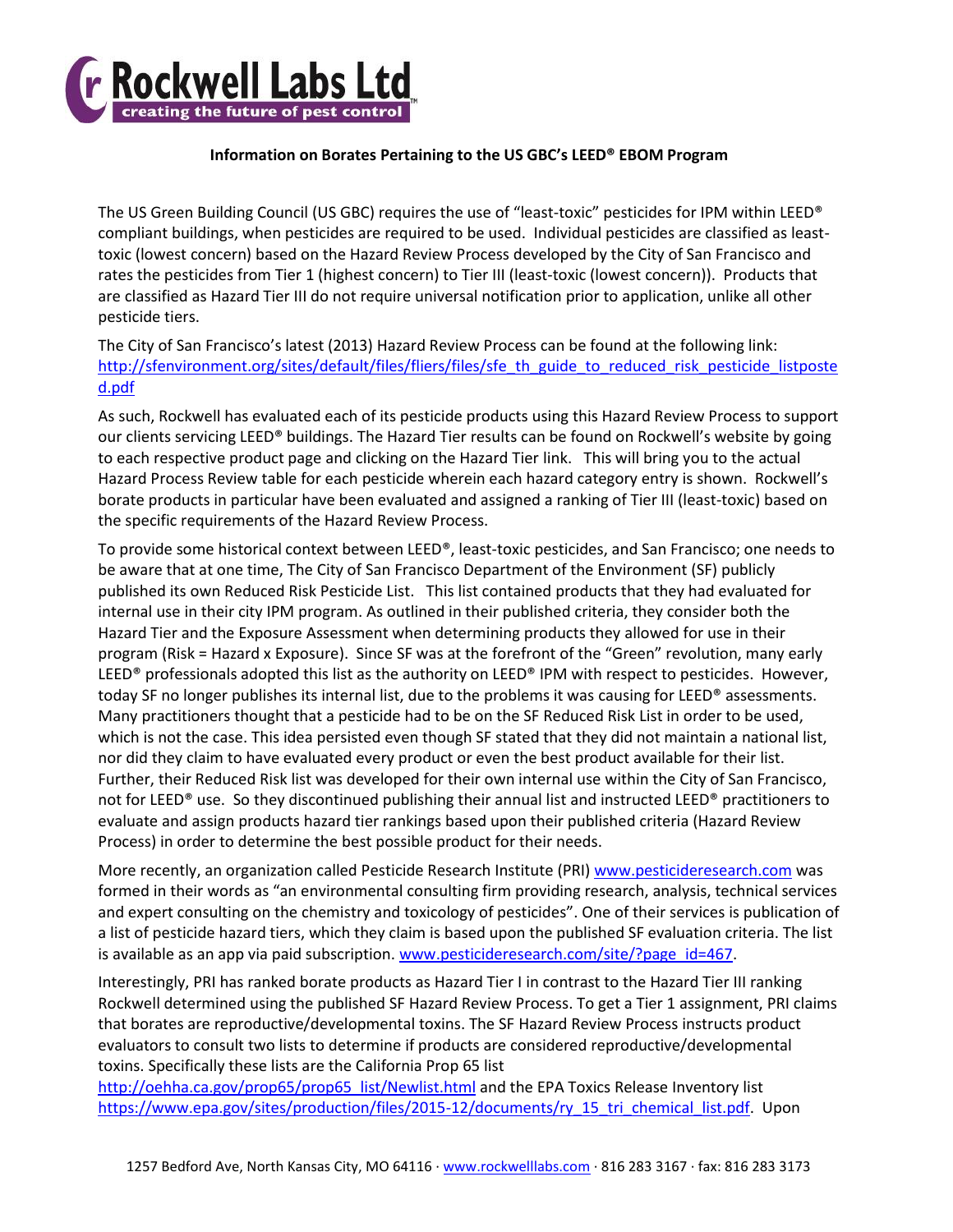

reviewing both lists it becomes apparent that neither boric acid nor borax appears on them. If the borates had appeared on either of these two lists, then Rockwell would have classified them as Hazard Tier I, per the SF Hazard Review Process. However, they do not. Further, no other hazard categories evaluated in the Hazard Table for the borates triggers a classification other than Hazard Tier III.

When consulting with Dr. Susan Kegley, CEO of PRI as to why PRI classified borates as Hazard Tier I, she stated that it was due to reproductive/developmental toxicity and cited a report by the Danish EPA that classifies borates as reproductive toxicants

[http://mst.dk/service/publikationer/publikationsarkiv/2015/jul/survey-of-boric-acid-and-sodium-borates](http://mst.dk/service/publikationer/publikationsarkiv/2015/jul/survey-of-boric-acid-and-sodium-borates-borax/)[borax/.](http://mst.dk/service/publikationer/publikationsarkiv/2015/jul/survey-of-boric-acid-and-sodium-borates-borax/) This report is obviously not the same as the California and US EPA lists referred to in the SF IPM criteria for determination of reproductive/developmental toxicity.

Notwithstanding the discrepancy between what criteria PRI says it follows when evaluating pesticides and what it actually does, there is the question of what risk the use of borate pesticides may actually pose.

First, the referenced report from the Danish EPA is not specific to pesticide use. It is a report that looks at exposure from all sources:

"Borates are naturally present and widely distributed in the environment and boron is an important - if not essentialmicronutrient to many species.

As indicated in chapter 3 boric acid and borax are used in many industries and for many purposes. The majority of the use (>50%) are used in the production of glass products (including glass fibre and glass wool) and ceramics where boric acid/borax is incorporated into and thus is a part of the glass/ceramic material. Other uses are in cosmetics, in biocides and in various chemical products such as soap and detergents, fertilizers, paint, varnishes, adhesives, electroplating, as catalysts, antifreeze products, lubricants and in cellulose (paper wool) insulation."

Second, the studies referenced for developmental toxicity are high-dose feeding studies wherein test animals were fed daily during pregnancy. Most of the reproductive/developmental toxicity studies referenced by the Danish EPA publication were conducted in the US and some are referenced in the US EPA Re-Registration Eligibility Decision for the borates (p 46-48), here:

[http://nepis.epa.gov/Exe/ZyNET.exe/20000AHB.TXT?ZyActionD=ZyDocument&Client=EPA&Index=1991+T](http://nepis.epa.gov/Exe/ZyNET.exe/20000AHB.TXT?ZyActionD=ZyDocument&Client=EPA&Index=1991+Thru+1994&Docs=&Query=&Time=&EndTime=&SearchMethod=1&TocRestrict=n&Toc=&TocEntry=&QField=&QFieldYear=&QFieldMonth=&QFieldDay=&IntQFieldOp=0&ExtQFieldOp=0&XmlQuery=&File=D%3A%5Czyfiles%5CIndex%20Data%5C91thru94%5CTxt%5C00000007%5C20000AHB.txt&User=ANONYMOUS&Password=anonymous&SortMethod=h%7C-&MaximumDocuments=1&FuzzyDegree=0&ImageQuality=r75g8/r75g8/x150y150g16/i425&Display=p%7Cf&DefSeekPage=x&SearchBack=ZyActionL&Back=ZyActionS&BackDesc=Results%20page&MaximumPages=1&ZyEntry=1&SeekPage=x&ZyPURL) [hru+1994&Docs=&Query=&Time=&EndTime=&SearchMethod=1&TocRestrict=n&Toc=&TocEntry=&QField](http://nepis.epa.gov/Exe/ZyNET.exe/20000AHB.TXT?ZyActionD=ZyDocument&Client=EPA&Index=1991+Thru+1994&Docs=&Query=&Time=&EndTime=&SearchMethod=1&TocRestrict=n&Toc=&TocEntry=&QField=&QFieldYear=&QFieldMonth=&QFieldDay=&IntQFieldOp=0&ExtQFieldOp=0&XmlQuery=&File=D%3A%5Czyfiles%5CIndex%20Data%5C91thru94%5CTxt%5C00000007%5C20000AHB.txt&User=ANONYMOUS&Password=anonymous&SortMethod=h%7C-&MaximumDocuments=1&FuzzyDegree=0&ImageQuality=r75g8/r75g8/x150y150g16/i425&Display=p%7Cf&DefSeekPage=x&SearchBack=ZyActionL&Back=ZyActionS&BackDesc=Results%20page&MaximumPages=1&ZyEntry=1&SeekPage=x&ZyPURL) [=&QFieldYear=&QFieldMonth=&QFieldDay=&IntQFieldOp=0&ExtQFieldOp=0&XmlQuery=&File=D%3A%5C](http://nepis.epa.gov/Exe/ZyNET.exe/20000AHB.TXT?ZyActionD=ZyDocument&Client=EPA&Index=1991+Thru+1994&Docs=&Query=&Time=&EndTime=&SearchMethod=1&TocRestrict=n&Toc=&TocEntry=&QField=&QFieldYear=&QFieldMonth=&QFieldDay=&IntQFieldOp=0&ExtQFieldOp=0&XmlQuery=&File=D%3A%5Czyfiles%5CIndex%20Data%5C91thru94%5CTxt%5C00000007%5C20000AHB.txt&User=ANONYMOUS&Password=anonymous&SortMethod=h%7C-&MaximumDocuments=1&FuzzyDegree=0&ImageQuality=r75g8/r75g8/x150y150g16/i425&Display=p%7Cf&DefSeekPage=x&SearchBack=ZyActionL&Back=ZyActionS&BackDesc=Results%20page&MaximumPages=1&ZyEntry=1&SeekPage=x&ZyPURL) [zyfiles%5CIndex%20Data%5C91thru94%5CTxt%5C00000007%5C20000AHB.txt&User=ANONYMOUS&Pass](http://nepis.epa.gov/Exe/ZyNET.exe/20000AHB.TXT?ZyActionD=ZyDocument&Client=EPA&Index=1991+Thru+1994&Docs=&Query=&Time=&EndTime=&SearchMethod=1&TocRestrict=n&Toc=&TocEntry=&QField=&QFieldYear=&QFieldMonth=&QFieldDay=&IntQFieldOp=0&ExtQFieldOp=0&XmlQuery=&File=D%3A%5Czyfiles%5CIndex%20Data%5C91thru94%5CTxt%5C00000007%5C20000AHB.txt&User=ANONYMOUS&Password=anonymous&SortMethod=h%7C-&MaximumDocuments=1&FuzzyDegree=0&ImageQuality=r75g8/r75g8/x150y150g16/i425&Display=p%7Cf&DefSeekPage=x&SearchBack=ZyActionL&Back=ZyActionS&BackDesc=Results%20page&MaximumPages=1&ZyEntry=1&SeekPage=x&ZyPURL) [word=anonymous&SortMethod=h%7C-](http://nepis.epa.gov/Exe/ZyNET.exe/20000AHB.TXT?ZyActionD=ZyDocument&Client=EPA&Index=1991+Thru+1994&Docs=&Query=&Time=&EndTime=&SearchMethod=1&TocRestrict=n&Toc=&TocEntry=&QField=&QFieldYear=&QFieldMonth=&QFieldDay=&IntQFieldOp=0&ExtQFieldOp=0&XmlQuery=&File=D%3A%5Czyfiles%5CIndex%20Data%5C91thru94%5CTxt%5C00000007%5C20000AHB.txt&User=ANONYMOUS&Password=anonymous&SortMethod=h%7C-&MaximumDocuments=1&FuzzyDegree=0&ImageQuality=r75g8/r75g8/x150y150g16/i425&Display=p%7Cf&DefSeekPage=x&SearchBack=ZyActionL&Back=ZyActionS&BackDesc=Results%20page&MaximumPages=1&ZyEntry=1&SeekPage=x&ZyPURL)

[&MaximumDocuments=1&FuzzyDegree=0&ImageQuality=r75g8/r75g8/x150y150g16/i425&Display=p%7C](http://nepis.epa.gov/Exe/ZyNET.exe/20000AHB.TXT?ZyActionD=ZyDocument&Client=EPA&Index=1991+Thru+1994&Docs=&Query=&Time=&EndTime=&SearchMethod=1&TocRestrict=n&Toc=&TocEntry=&QField=&QFieldYear=&QFieldMonth=&QFieldDay=&IntQFieldOp=0&ExtQFieldOp=0&XmlQuery=&File=D%3A%5Czyfiles%5CIndex%20Data%5C91thru94%5CTxt%5C00000007%5C20000AHB.txt&User=ANONYMOUS&Password=anonymous&SortMethod=h%7C-&MaximumDocuments=1&FuzzyDegree=0&ImageQuality=r75g8/r75g8/x150y150g16/i425&Display=p%7Cf&DefSeekPage=x&SearchBack=ZyActionL&Back=ZyActionS&BackDesc=Results%20page&MaximumPages=1&ZyEntry=1&SeekPage=x&ZyPURL) [f&DefSeekPage=x&SearchBack=ZyActionL&Back=ZyActionS&BackDesc=Results%20page&MaximumPages=](http://nepis.epa.gov/Exe/ZyNET.exe/20000AHB.TXT?ZyActionD=ZyDocument&Client=EPA&Index=1991+Thru+1994&Docs=&Query=&Time=&EndTime=&SearchMethod=1&TocRestrict=n&Toc=&TocEntry=&QField=&QFieldYear=&QFieldMonth=&QFieldDay=&IntQFieldOp=0&ExtQFieldOp=0&XmlQuery=&File=D%3A%5Czyfiles%5CIndex%20Data%5C91thru94%5CTxt%5C00000007%5C20000AHB.txt&User=ANONYMOUS&Password=anonymous&SortMethod=h%7C-&MaximumDocuments=1&FuzzyDegree=0&ImageQuality=r75g8/r75g8/x150y150g16/i425&Display=p%7Cf&DefSeekPage=x&SearchBack=ZyActionL&Back=ZyActionS&BackDesc=Results%20page&MaximumPages=1&ZyEntry=1&SeekPage=x&ZyPURL) [1&ZyEntry=1&SeekPage=x&ZyPURL#](http://nepis.epa.gov/Exe/ZyNET.exe/20000AHB.TXT?ZyActionD=ZyDocument&Client=EPA&Index=1991+Thru+1994&Docs=&Query=&Time=&EndTime=&SearchMethod=1&TocRestrict=n&Toc=&TocEntry=&QField=&QFieldYear=&QFieldMonth=&QFieldDay=&IntQFieldOp=0&ExtQFieldOp=0&XmlQuery=&File=D%3A%5Czyfiles%5CIndex%20Data%5C91thru94%5CTxt%5C00000007%5C20000AHB.txt&User=ANONYMOUS&Password=anonymous&SortMethod=h%7C-&MaximumDocuments=1&FuzzyDegree=0&ImageQuality=r75g8/r75g8/x150y150g16/i425&Display=p%7Cf&DefSeekPage=x&SearchBack=ZyActionL&Back=ZyActionS&BackDesc=Results%20page&MaximumPages=1&ZyEntry=1&SeekPage=x&ZyPURL)

After thorough review, this data was not considered by EPA to indicate the need for restriction on the uses of borates as pesticides, and borates were actually exempted from the requirements of a tolerance on raw agricultural commodities due to residues above the naturally occurring level being insignificant.

Abstracts of several developmental toxicology studies contracted by the (US) National Toxicology Program are here (scroll down to boric acid on the alphabetic list and click on the chemical name to pull up each abstract):<http://ntp.niehs.nih.gov/testing/types/dev/abstracts/index.html#B>

An exhaustive list of abstracts of various published toxicology reports on boric acid is available from the National Toxicology Program:

[http://tools.niehs.nih.gov/cebs3/ntpviews/index.cfm?action=testarticle.toxicity&cas\\_number=10043-35-3](http://tools.niehs.nih.gov/cebs3/ntpviews/index.cfm?action=testarticle.toxicity&cas_number=10043-35-3)

The listings related to epidemiology studies and studies on workers in borate production, pertaining to developmental toxicology are reprinted below: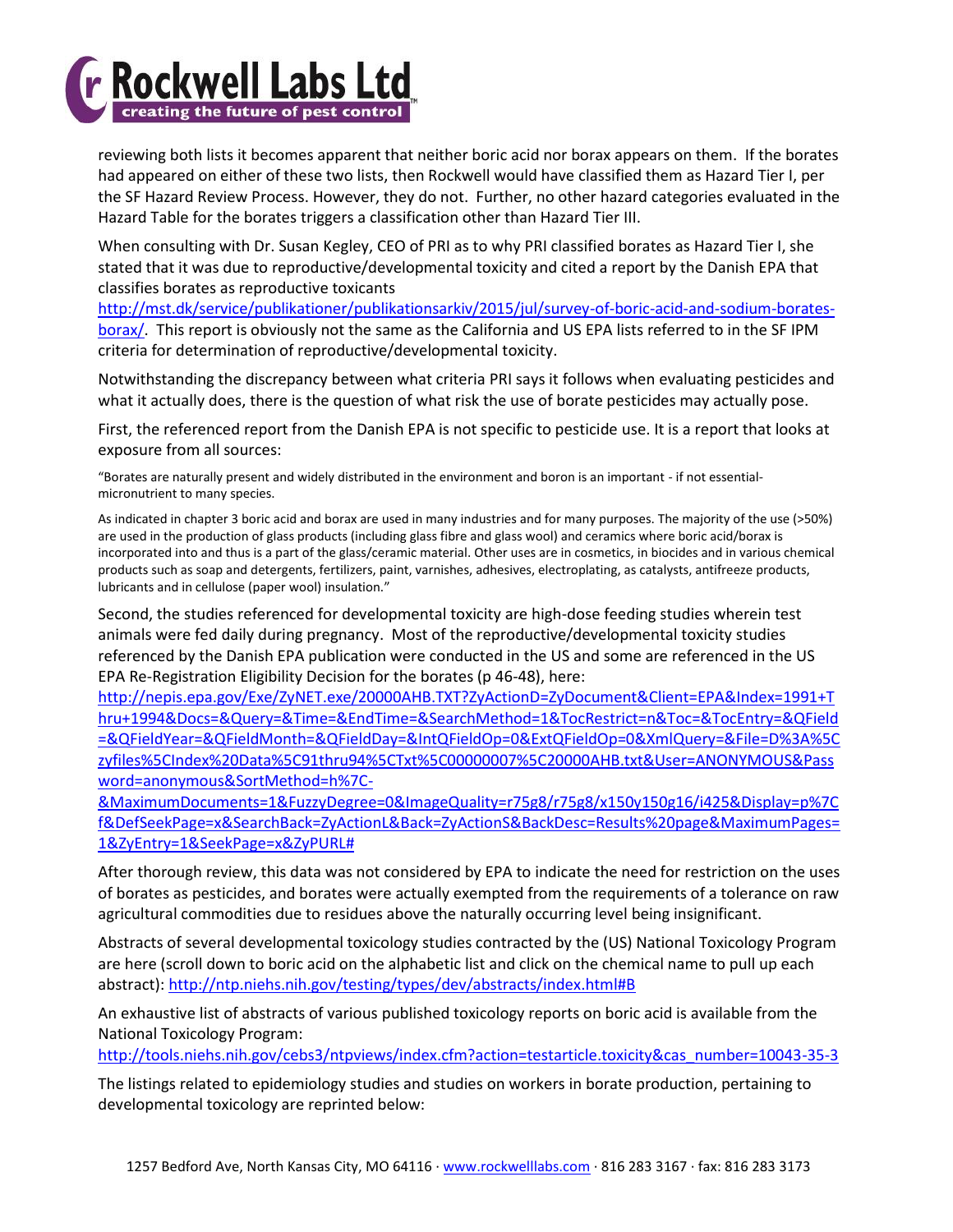

- **EPIDEMIOLOGY STUDIES:** An ecological study assessed boron exposure from drinking-water and fertility among residents in two geographical regions in Turkey. Region I comprised 2368 residents, whereas Region II comprised 2319 residents. Boron levels in drinking-water were noticeably higher in Region I (range 2.05-29 mg/L) than in Region II (range 0.03-0.40 mg/L). Ever-married residents from each region who could provide reproductive histories for three generations of family members represented the study sample-- i.e. 159 probands (6.7% of population) in Region I and 154 (6.7%) in Region II. The percentages of married couples with one or more live births (>90%) were comparable for the two regions, regardless of generation assessed. The overall percentage of couples with unresolved infertility or those without children across three generations was comparable for the two regions (i.e. 6.0% and 4.6%, respectively). Secondary sex ratios (ratio of male to female live births) appeared to be different for the two regions. Region I had a ratio below 1 (0.89), suggesting an excess of female births; Region II had a ratio slightly above 1 (1.04), suggesting a slight excess of male births. Statistical significance was not formally evaluated in any of the above analyses. The results of this descriptive study suggest that fertility, as measured by the ability to produce a live birth, is not adversely affected for residents of this geographical area with high levels of boron in their drinkingwater and soil. The observed reversal of the secondary sex ratio for Region I requires careful interpretation, as no attention was given to factors reported to alter sex ratios (e.g. advancing parental age, elective abortion rates, and multiple births).[WHO; Environmental Health Criteria Document 204: Boron p.100 (1998). Available from, as of May 12, 2005: http://www.inchem.org/pages/ehc.html] \*\*PEER REVIEWED\*\*
- **EPIDEMIOLOGY STUDIES:** There have been some epidemiology studies in Turkey comparing family birth rates in boron rich areas with those in lower-boron areas. Some village drinking waters are reported with boron levels as high as 29 ppm B. No evidence of reproductive toxicity was found in this population.[Krieger, R. (ed.). Handbook of Pesticide Toxicology. Volume 2, 2nd ed. 2001. Academic Press, San Diego, California., p. 1433] \*\*PEER REVIEWED\*\*
- **HUMAN EXPOSURE STUDIES:** ... Collected boron exposure/dose measures in workplace inhalable dust, dietary food/fluids, blood, semen, and urine from boron workers and two comparison worker groups (n=192) over three months and determined correlations between boron and semen parameters (total sperm count, sperm concentration, motility, morphology, DNA breakage, apoptosis and aneuploidy). Blood boron averaged 499.2 ppb for boron workers, 96.1 and 47.9 ppb for workers from high and low environmental boron areas (p<0.0001). Boron concentrated in seminal fluid. No significant correlations were found between blood or urine boron and adverse semen parameters. Exposures did not reach those causing adverse effects published in animal toxicology work but exceeded those previously published for boron occupational groups.[Robbins WA et al; Reprod Toxicol. 29 (2): 184-90 (2010)] \*\*PEER REVIEWED\*\* [PubMed Abstract](http://www.ncbi.nlm.nih.gov/pubmed/19962437?dopt=Abstract)
- **HUMAN EXPOSURE STUDIES:** ... The present study was conducted to investigate the reproductive effects of boron exposure in workers employed in boric acid production plant in Bandirma, Turkey. In order to characterize the external and internal boron exposures, boron was determined in biological samples (blood, urine, semen), in workplace air, in food, and in water sources. Unfavorable effects of boron exposure on the reproductive toxicity indicators (concentration, motility, morphology of the sperm cells and blood levels of follicle-stimulating hormone (FSH), luteinizing hormone (LH), and total testosterone) were not observed. The mean calculated daily boron exposure (DBE) of the highly exposed group was 14.45 +/- 6.57 (3.32-35.62) mg/day. These human exposures represent worstcase exposure conditions to boric acid/borates in Turkey. These exposure levels are considerably lower than exposures, which have previously led to reproductive effects in experimental animals. ...[Duydu Y et al; Arch Toxicol. 85 (6): 589-600 (2011)] \*\*PEER REVIEWED\*\* [PubMed Abstract](http://www.ncbi.nlm.nih.gov/pubmed/21424392?dopt=Abstract)